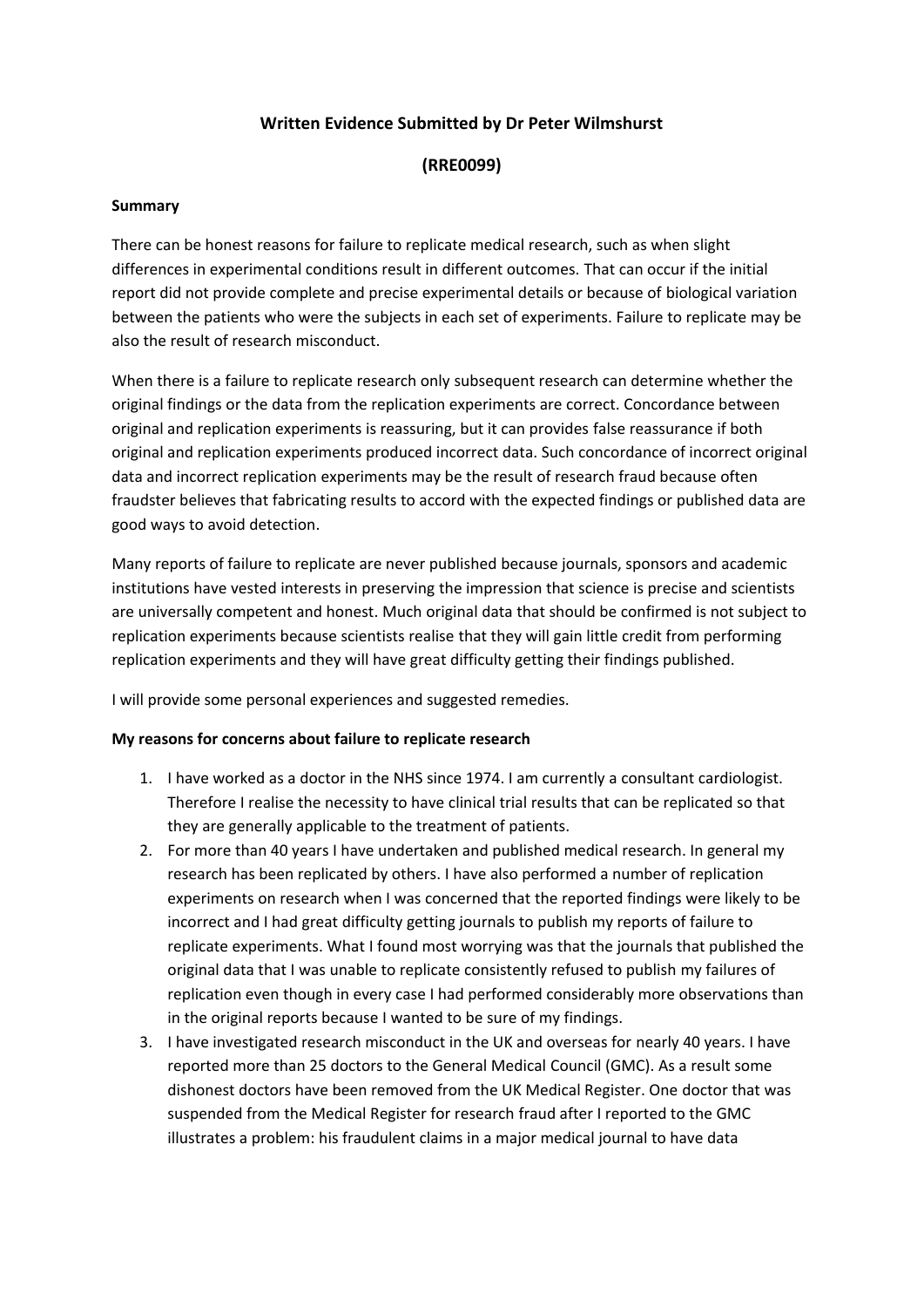confirming findings reported by Dr Andrew Wakefield has not been retracted years after the GMC suspended him from the Medical Register for fabricated those data.

4. I teach medical students and post graduate doctors and I frequently lecture about dishonesty in medical research.

#### **My experience**

- 1. I was the principal investigator in a replication study on a drug used to treat patients with cardiac failure. Our study had many more patients than in the original research. Our findings entirely refuted the original claim that the drug was beneficial. In fact the drug increased adverse events and patient mortality. The pharmaceutical corporation that made and marketed the drug offered me a large bribe (equivalent to my salary for two years) not to publish our findings, which I rejected. They then threatened litigation in an attempt to get me not to publish our failure to replicate the original data. The earlier study that we failed to replicate was performed by cardiologists who were paid consultants to the corporation, but the financial conflicts of interest were not disclosed in the publication. Our findings reduced the marketability of the corporation's product. When our findings were eventually published the drug was withdrawn World-wide.
- 2. When I presented our data at scientific meetings, medical opinion leaders (with financial links to the corporation) repeatedly claimed that they had tried and failed to replicate our experiments. Decades later, none has published a paper refuting our observations, which suggests that their claims to have failed to replicate our findings were false attempts to discredit our research.
- 3. Over many years I have experienced difficulty in getting reports of failure to replicate research published in journals. I believe that usually was because reports of failure to replicate do not bring income to the publishers, but in some cases editorial conflicts of interest were apparent.
- 4. There can be false claims to have replicated original research. In my experience this happened because fraudsters fabricated the replication experiments believing that their misconduct will not be suspected if their data are concordant with earlier observations. I have been involved in two large investigations of fraudulent replication experiments. In both cases the research had implications for patient survival. In one case, I chaired an inquiry that found that fraudsters made up data so that it was in complete agreement with other research that was genuine and valid. In the other case, I was a member of an inquiry panel that found research fraudster had pocketed \$5 million in grants by making up data consistent with earlier research, which also proved to be fabricated.

#### **Suggested remedies**

- 1. There needs to be better recognition that research misconduct, particularly in medical research, puts the general public at risk and that it wastes public finances because grants are misused and false publications causes other researchers to follow incorrect research paths.
- 2. There needs to be recognition that replication experiments are important for detecting poor quality and fraudulent research. Therefore replication experiments should be encouraged.
- 3. We need ways of publishing replication experiments, regardless of whether they are confirmatory or contradictory, and those who do such research should get adequate